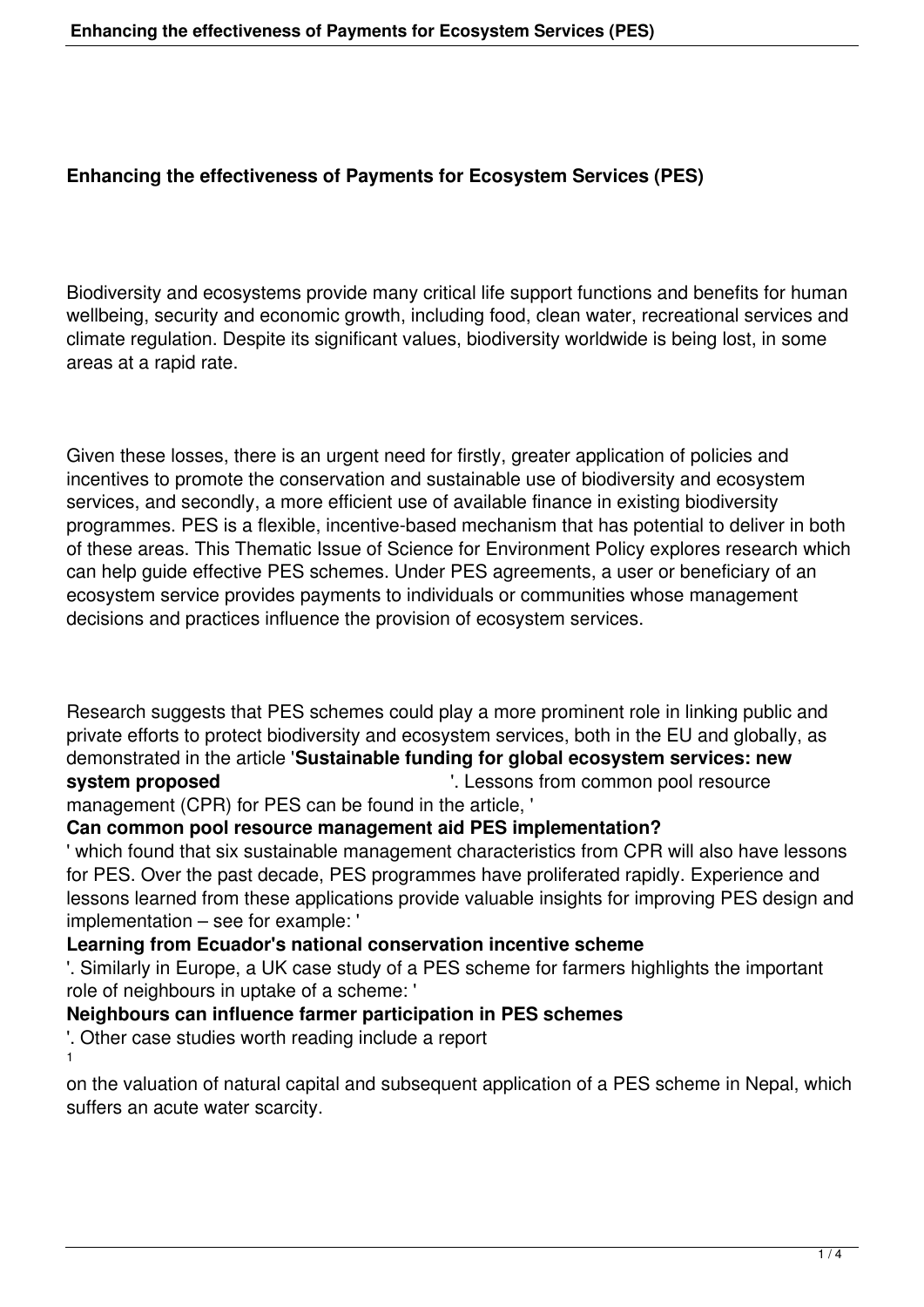Key criteria that are needed to enhance PES effectiveness include (OECD, 2010<sup>2</sup>):

 1. Removing perverse incentives: For a PES programme to produce effective incentives, conflicting market distortions, such as environmentally harmful subsidies, should be removed.

 2. Clearly defining property rights: The individual or community whose land use decisions affect the provision of ecosystem services must have clearly defined and enforceable property rights over the land.

 3. Clearly defining PES goals and objectives: These help to guide the design of the programme and enhance transparency.

 4. Developing a robust monitoring and reporting framework of biodiversity and ecosystem services.

 5. Identifying buyers and ensure sufficient and long-term sources of financing. The article '**H ow to attract PES investment from private business?**

' examines how much private companies are prepared to invest in PES schemes for tropical forests and what can be done to motivate them.

 6. Identifying sellers and target ecosystem service benefits: Accounting for spatial variation in ecosystem service benefits via economic valuation, benefit scoring, and mapping tools allows payments to be prioritised to areas that provide the highest benefits. If the PES budget is limited, this can substantially increase the cost-effectiveness of the programme.

 7. Establishing baselines and target payments to ecosystem services that are at risk of loss, or to enhance their provision: A PES programme should only make payments for ecosystem services that are additional to the business-as-usual baseline.

 8. Differentiating payments based on the opportunity costs of ecosystem service provision: PES programmes that reflect the cost of an alternative action that must be avoided (e.g. deforestation) to as to enhance ecosystem service provision are able to achieve larger ecosystem service benefits per unit cost.

 9. Consider bundling or layering multiple ecosystem services: Joint provision of multiple services can provide opportunities to increase the benefits of the programme, while reducing transaction costs. This is clearly demonstrated by the article ' **Bundled' PES schemes to boost cost-effectiveness** 

 10. Addressing leakages: Leakage occurs when measures to enhance ecosystem services provision in one location leads to increased pressures for conversion in another. If leakage risk is expected to be high, the scope of the monitoring and accounting framework may need to be expanded so as to detect, and consequently address, leakage.

 11. Ensuring permanence: Events such as forest fires may undermine the ability of a landholder to provide an ecosystem service as stipulated in a PES agreement. If the risks are high, this will impede the effective functioning of a PES market.

 12. Delivering performance-based payments and ensure adequate enforcement: Payments should be ex-post, conditional on performance. When this is not feasible, effort-based payments (such as changes in management practices) are a second best alternative, provided that changes in ecosystem management practices will bring about the desired change in service provision.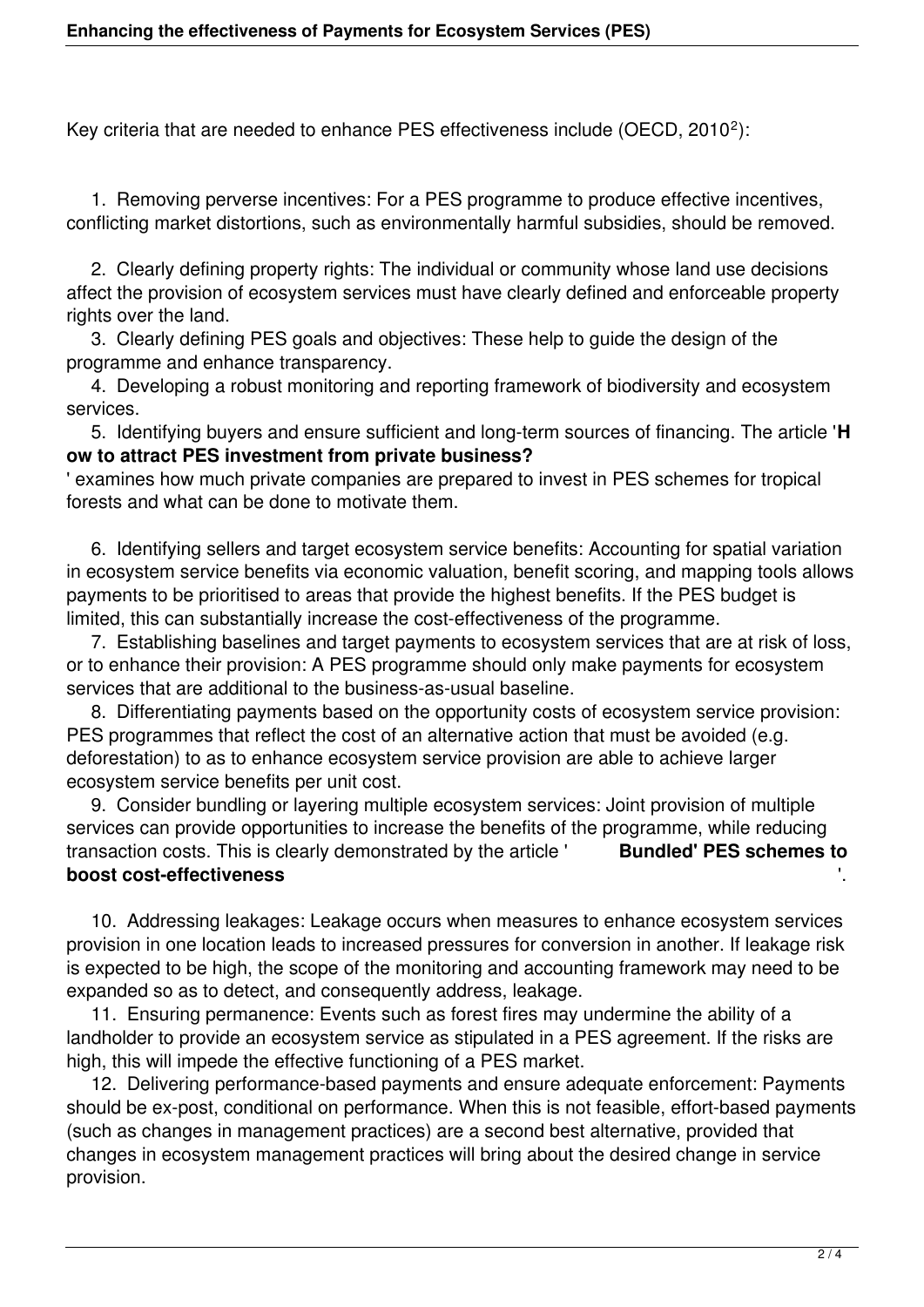The importance of stakeholder inputs for the design and implementation of PES are demonstrated in '**Future agri-environmental schemes need co-ordinating across landscapes** <sup>'</sup> as well as the need to develop tools and policies for improving PES design. The article ' **An alternative conceptual framework for 'Payments for Environmental Services on offer**

' describes a framework, incorporating the social aspects of PES, which can be used by practitioners, such as governments, to design and implement a variety of PES schemes. At a

global level, PES is prominent in the discussions under the Convention on Biological Diversity on resource mobilisation for biodiversity

3

. One such mechanism is the potential role of REDD+

4

in providing biodiversity co-benefits.

Recognised as an important implementation tool, the role of PES schemes has been promoted in the EU Biodiversity Strategy to 2020<sup>5</sup>, and their potential is further highlighted in the Roadmap for a Resource Efficient Europe (COM(2011)57) 6

. Regarding Parties' commitment under the Convention for Biological Diversity to substantially increase financial resources from all sources, the Strategy recognises the need for increases in public funding, but also the potential of innovative financial mechanisms, including PES. There are ongoing reforms within the EU where PES can play an important role, in particular, agri-environmental schemes in the CAP (Common Agricultural Policy) reform and similar support payments in the proposed European Maritime and Fisheries Fund. The establishment of Green Infrastructure is another areas where PES could potentially play a role.

## **Dr Katia Karousakis**

### **Environment Directorate, Organisation for Economic Cooperation and Development (OECD)**, France.

 1. Navraj P *et al*. 2010. Valuing Water and its Ecological Services in Rural Landscapes: A Case Study from Nepal. *Mountain Forum Bulletin*. ICIMOD, Nepal.

 2. OECD, 2010. Paying for Biodiversity: Enhancing the Cost-Effectiveness of Payments for Ecosystem Services. OECD Publishing.

3. See: http://www.cbd.int/financial/mobilization.shtml

4. See: http://www.un-redd.org/AboutREDD/tabid/582/Default.aspx